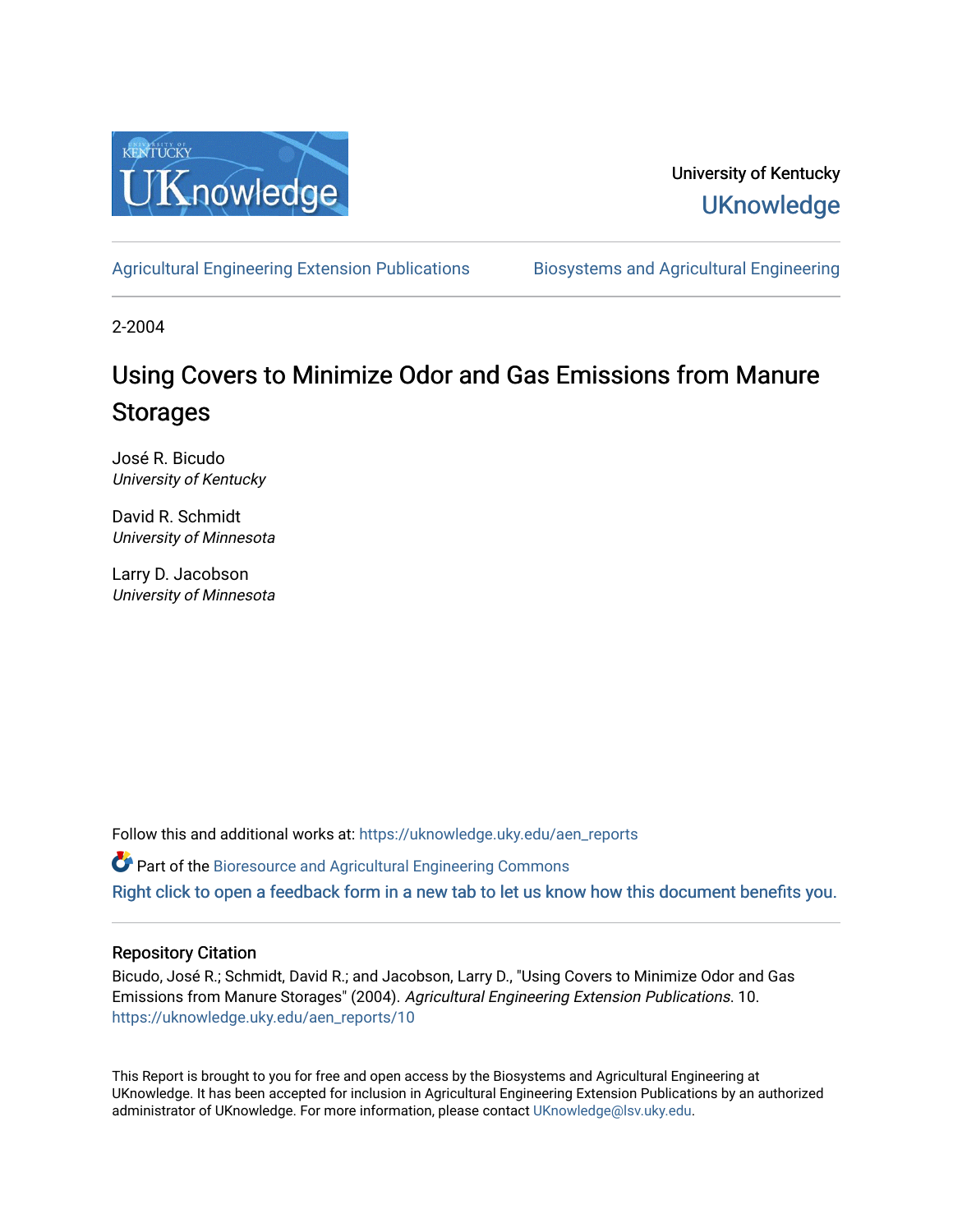# UK COOPERATIVE EXTENSION SERVICE

# **Using Covers to Minimize Odor and Gas Emissions from Manure Storages**

*José R. Bicudo1, David R. Schmidt2, and Larry D. Jacobson2*

Odor emissions from animal production sites are typically the leading cause of nuisance complaints. Locating facilities far from neighbors is often a solution to the odor problem, but this is not always an option for producers. Most often, reducing odor emissions from the farm is the only option available.

Most livestock and poultry odors are generated by the anaerobic decomposition of livestock wastes such as manure (feces and urine), spilled feed, bedding materials, and wash water. Increased organic loading rates due to expanding animal numbers, slug loading, concentrated waste streams, and/or inadequate amounts of dilution water increase the potential for odor emissions from waste management systems. Odor emissions from manure storages tend to occur when the liquid surface is disturbed during windy conditions or during agitation and pumping prior to land application. Spring turnover, a phenomenon seen in colder climates, also increases odor emissions from manure storages.

Covering manure storages and anaerobic lagoons is becoming popular among livestock producers and offers one of the few proven methods to control odor emissions. Although installing a cover on the manure storage may not solve all the odor problems on the farmstead, using a cover will often reduce odor enough to minimize complaints from neighbors.

Covers primarily reduce gas and odor emissions by creating a physical barrier to prevent volatile chemical compounds from leaving the liquid. These volatile chemical compounds include many of the odorous gases (e.g., hydrogen sulfide, volatile fatty acids, and ammonia). Although these gases will still be released during agitation and land application, the total emissions from the storage site are significantly reduced.

With any cover system, it is important to remember that there will be emissions during the agitation and pumping of manure, so good land application practices (incorporation and injection) should be used to decrease odor problems. Also, if the effluent from the covered storage system is used for recharging shallow pits, odorous gases will likely be released during recharge, thus resulting in high concentrations of odor, hydrogen sulfide, ammonia, etc., inside the building. These higher gas levels in production buildings can negatively affect the health of workers and animals.

## **Types of Covers**

Covers can be either permeable (allowing gases to escape) or impermeable (not allowing gases to escape—also known as non-permeable covers). Various types of covers have been tried and are currently being used by producers (Table 1). The most popular types of covers are the permeable floating covers, such as straw or geotextile. Natural crusts often develop on dairy manure storages (and some swine manure storages) and are classified as a permeable cover. Other types of covers being used on farms include impermeable plastic covers. These can be either inflatable or negatively pressurized.

Most plastic covers have a life expectancy of about 10 years, although instances of failure within one year have been reported, as have life expectancies of four years. Geotextile covers have a reduced life expectancy (three to five years) as compared to plastic covers. Some geotextile covers are not protected against UV radiation, which causes material deterioration and thus reduced life expectancy. Warranties on materials vary depending on the type of cover. Plastic cover vendors may offer material warranties starting at 10 years, but warranties on workmanship usually do not exceed two years. Geotextile cover vendors may warranty the material for up to three years, whereas workmanship is typically guaranteed for one year. If a plastic or geotextile cover is likely to fail because of workmanship, it most often occurs within the first year.

Impermeable covers are usually tightly sealed around storage edges (often with an anchor trench on earthen basins or lagoons). Provisions for collecting and removing rainwater must be considered in areas of high precipitation and low evaporation. Runoff collected in the cover can be drained through a series of perforated collection pipes laid on the cover surface, which are in turn connected to a manually activated pumping system. Other systems collect rainfall in trenches made by folds in the cover surface and are pumped out periodically.

Impermeable cover systems require an exhaust ventilation system to avoid pressure buildup inside the cover due to the production of manure gases. Provision to collect and remove biogas can be made through the installation of perforated gas collection pipes and/or exhaust fans when installing pressurized systems. For complete odor control, the collected gas can

*1 Biosystems and Agricultural Engineering, University of Kentucky 2 Biosystems and Agricultural Engineering, University of Minnesota*

AGRICULTURE & NATURAL RESOURCES • FAMILY & CONSUMER SCIENCES 4-H/YOUTH DEVELOPMENT • COMMUNITY & ECONOMIC DEVELOPMENT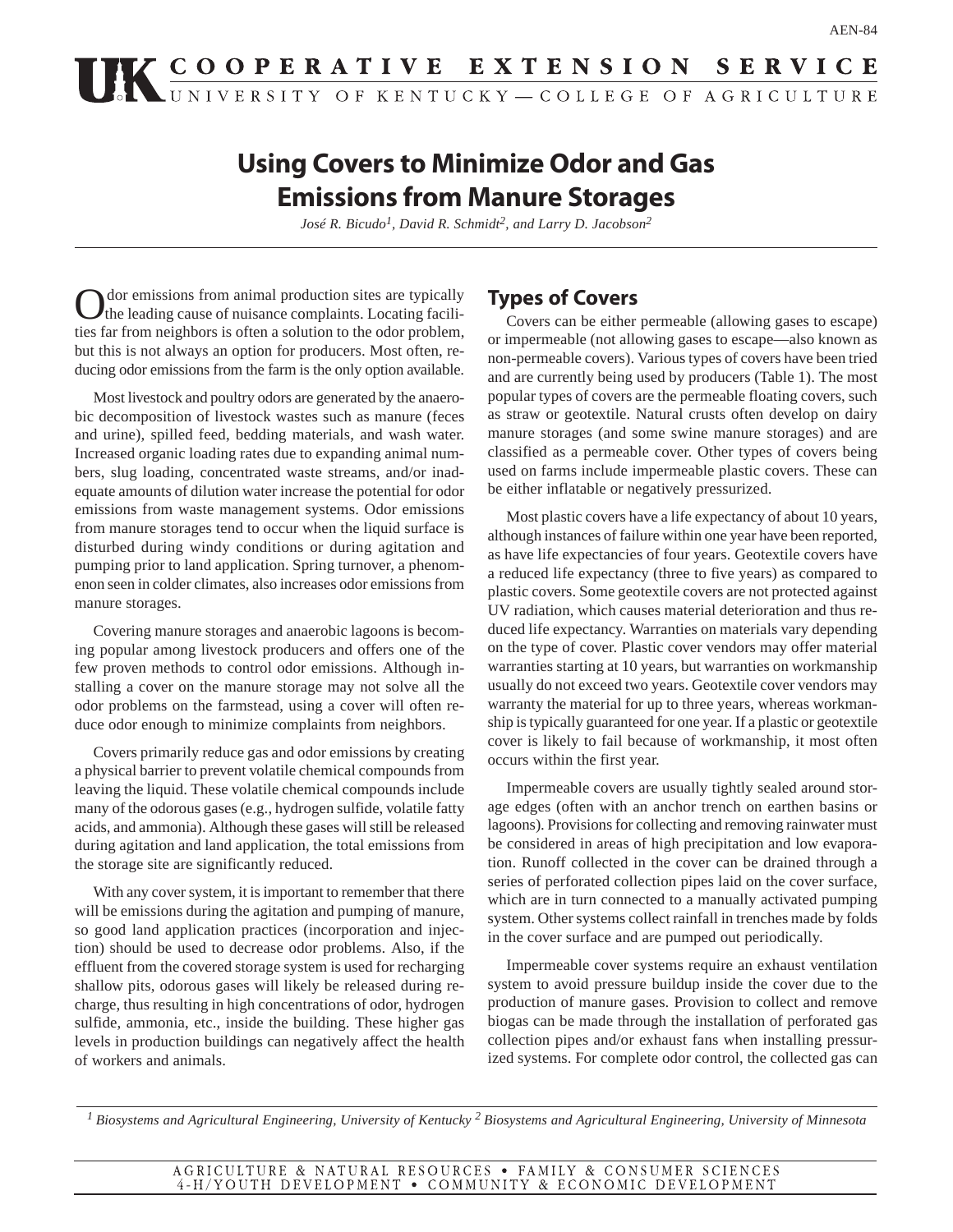| Cover | <b>Type</b>                                         | Effectiveness (%) |            |                 | Life                 | <b>Capital Cost</b> |
|-------|-----------------------------------------------------|-------------------|------------|-----------------|----------------------|---------------------|
|       |                                                     | Odor              | $H_2S$     | NH <sub>3</sub> | <b>Expectancy</b>    | $(US$/ft^2)$        |
| Ħ.    | Inflatable<br>plastic,<br>positively<br>pressurized | 95                | 95         | 95              | 10 years             | $0.75 - 1.00$       |
|       | Floating<br>plastic,<br>negatively<br>pressurized   | 95                | 95         | 95              | $5 - 10$ years       | $0.35 - 0.40$       |
|       | Floating<br>plastic                                 | 95                | 95         | 95              | 10 years             | $0.50 - 1.00$       |
|       | Natural crust                                       | $10 - 90*$        | $10 - 90*$ | $10 - 90*$      | $2$ to $4$<br>months | 0.00                |
|       | Straw                                               | $40 - 90$         | $80 - 95$  | $25 - 85$       | Up to 6<br>months    | $0.03 - 0.10$       |
|       | Geotextile<br>(non-woven,<br>6.35 mm<br>thick)      | $15 - 75$         | $0 - 100$  | $25 - 50$       | $3 - 5$ years        | $0.15 - 0.25**$     |

#### **Table 1. Types of covers, effectiveness, life expectancy, and capital cost.**

 \* Effectiveness of natural crusts is difficult to quantify and depends on thickness and other physical characteristics of the crust.

\*\* Geotextile cover costs are given for orders over 500,000 square feet; lower volume orders may have higher costs.

be directed to a biofilter or to some other air treatment system before it is discharged to the atmosphere (Figure 1). Note that the design of these air treatment systems should take into account the particularly high odorous gas concentrations  $(H_2S)$ concentrations have been measured in the 600 to 1000 ppm range). A University of Minnesota Extension fact sheet gives general information on biofilters. Detailed design information is available in the Midwest Plan Service publication on outdoor air quality (see first entry under "Additional Information" for ordering information). Figure 1. Schematic of a system to remove and treat biogas



collected underneath impermeable covers.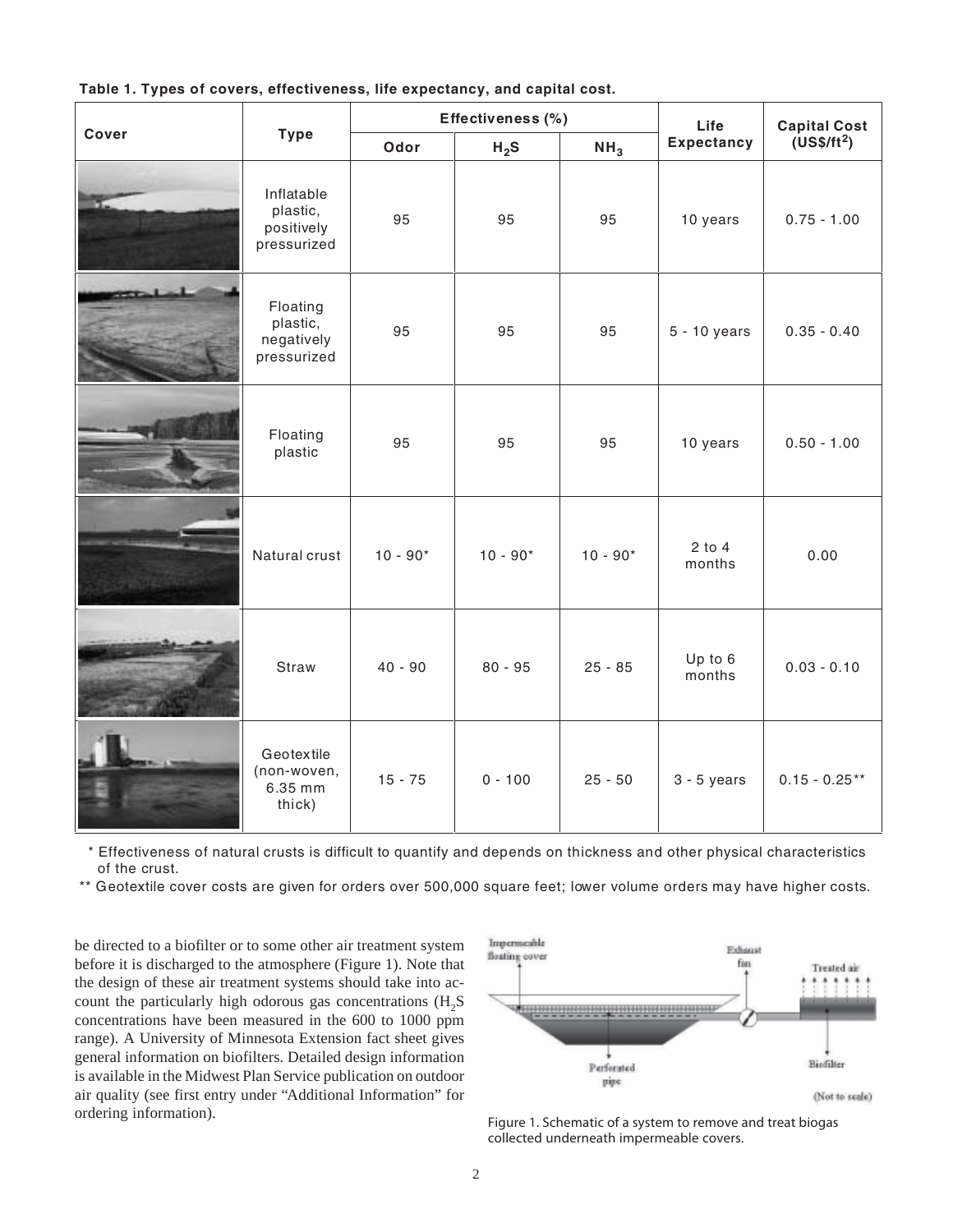Permeable or impermeable fabric covers are either fastened to the berm using anchor trenches (Figures 2 and 3) or tethered with ropes to ground anchors, metal or wood stakes/posts located around the perimeter of the storage structure (Figure 4).



Figure 2. Fastening a cover to a berm using anchor trenches (gas vents are needed for impermeable covers only)



Figure 3. Anchor trench on impermeable plastic installation.



Figure 4. Geotextile cover tethered to ground anchors around the perimeter of the storage (adapted from BEI Ag Environmental Solutions).

Covers should be designed to withstand wind damage, ultraviolet radiation, and other environmental effects. In the case of permeable covers, there is no need to provide ventilation or rainwater collection devices.

Both plastic and geotextile covers should be selected in terms of important physical properties such as tensile strength and resistance to elongation and puncture. Other factors to consider in selecting this type of material are related to attachment methods, long-term maintenance, ease of repair, useful life of the material, and final disposal. Agitation and pumping from under these storage covers have also been challenging. Individual cover system manufacturers have all developed flaps or lift systems in an attempt to resolve this problem.

Artificial floating organic covers, also called biocovers, include straw, chopped cornstalks, sawdust, wood shavings, rice hulls, etc. Both barley and wheat straw can be used as organic floating covers. Usually a thick layer of straw (about 12 inches deep) is applied to manure storages using a straw chopper/ blower (Figure 5). A single, large, round straw bale (6-foot diameter) can cover about 500 square feet of storage (12-inch thick layer).



Figure 5. Blowing straw to a manure storage.

Natural floating covers are those formed by the fibrous material contained in the manure. Dairy manure usually contains high amounts of such material, and it is therefore common to observe the development of a crust on the surface of manure. Stored swine manure can sometimes develop a natural crust, but its consistency is usually much different from dairy manure.

Lightweight rigid covers are available for most new circular steel and concrete storages. Heavy-gauge polyester with PVC coating material is available for the retrofit of existing aboveground storages. It is important to take into consideration increased wind loads and the weight of the cover and its supports when installing impermeable covers to both new and existing storage structures. Rainwater falling on the cover must be directed away from the structure, preferably to a well-drained vegetated area.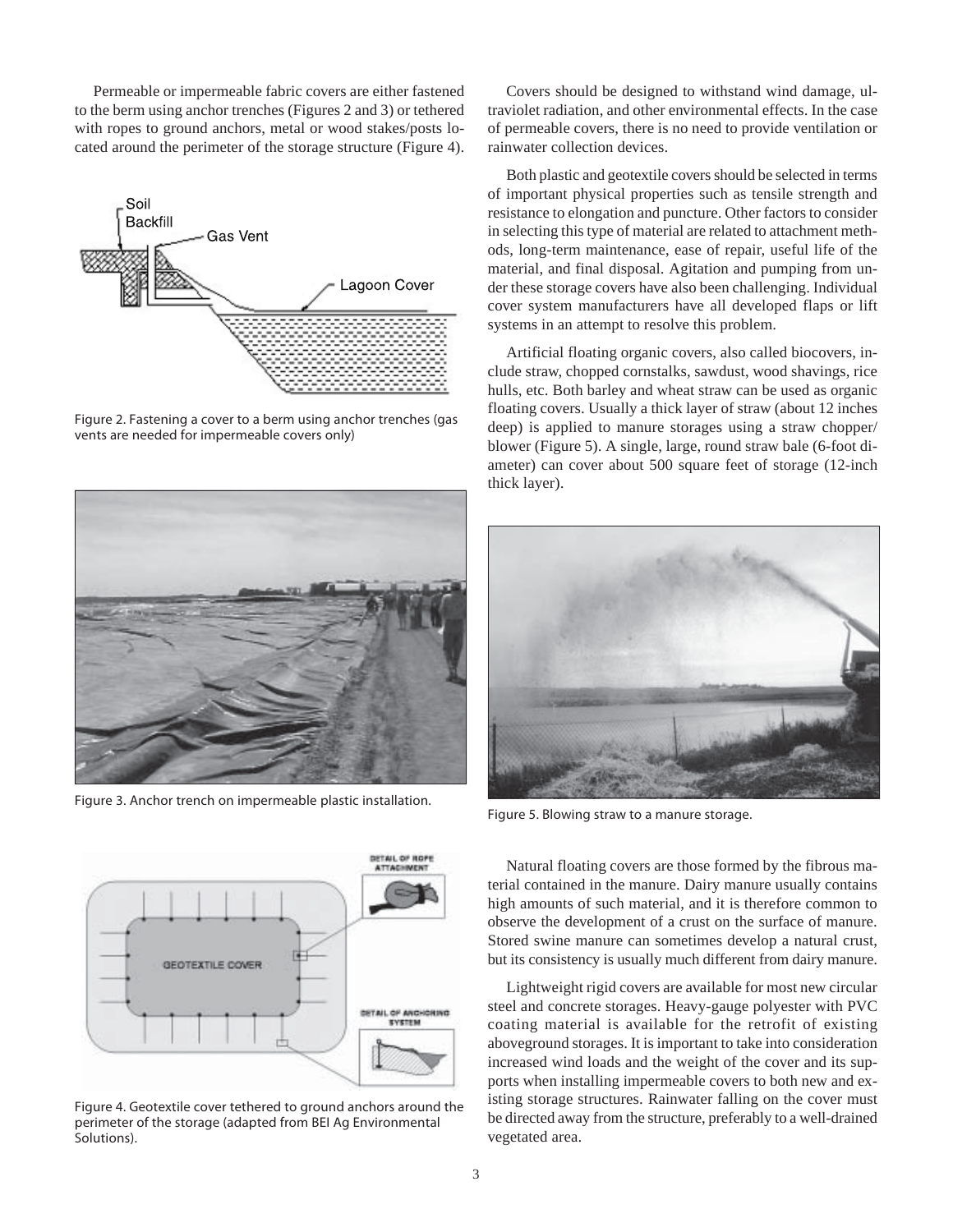## **Effectiveness**

Plastic impermeable covers are very effective in reducing odor and gas emissions and will generally last longer than other types of covers (Table 1). On the other hand, they cost more and require the installation of devices for ventilation or biogas extraction as well as rainwater collection.

Covers made of geotextile fabric can perform reasonably well if properly managed. Farm research conducted jointly by the University of Kentucky and the University of Minnesota showed variable reductions in odor, hydrogen sulfide  $(H_2S)$ , and ammonia (NH<sub>3</sub>) emissions due to geotextile covers (non-woven, 6.35 mm thick) (Table 1). Cover performance in reducing odor and  $H_2S$  deteriorated during the second year of the study. Analysis of ambient  $H_2S$  data suggested the covers were effective in reducing ambient  $\mathrm{H}_2\mathrm{S}$  concentrations near manure storage ponds located at two pig finishing units.

A new generation of geotextile covers has ultraviolet protection and one or more foam layers to improve flotation and performance. This type of material will likely last longer (up to 10 years), but its cost (not included in Table 1) can be twice that of first-generation geotextile covers.

Straw covers can last between two and six months, depending on the amount applied (depth of straw), evenness of application, basin size, and wind conditions during application. University of Minnesota researchers have shown that a 4-inch layer of straw alone gives 60%, 69%, and 61% reductions on odor,  $H_2S$ , and  $NH_3$ , respectively. Thicker layers of straw (8) and 12 inches) resulted in even better cover performance with reductions ranging from 70% to 90%. The effectiveness of straw covers reduces with time, likely due to the saturation and sinking of the straw. The type of straw used as cover usually does not affect reductions in gas and odor emissions; however, different types of straw may float longer than others.

Natural crust can in most cases help reduce odor and gaseous emissions from manure storages, but researchers have found it difficult to quantify these reductions. Reductions are likely similar to crusts formed using straw. At this point, we do not fully understand the physical, chemical, and biological mechanism by which the natural crust forms and dissipates.

#### **Operation and Management**

Once a cover is properly constructed and installed, there are additional technical and operational needs. Agitation and pumping of manure are essential operations where manure is to be applied to agricultural land. Custom manure applicators may charge a higher rate if conditions to agitate and pump are inconvenient or considered hazardous. Access to a covered manure structure for manure agitation and removal equipment would normally require removing a portion of the cover, often at several points around the structure or installing permanent openings (Figure 6) that can be completely sealed between pumping.



Figure 6. Opening for the access of agitation and pumping equipment in a geotextile-covered manure storage.

Cover maintenance may include removal of snow, rainwater, debris, and silt and the exclusion of animals and the repair of tears or punctures. In addition, there are concerns with the management of a geotextile cover after the winter season since it may take one or two months for the geotextile covers to float properly after thawing. This is a difficult issue to resolve if producers are interested in reasonably low-cost technology.

Safety is also a consideration during agitation and pumping of manure due to potentially high concentration of toxic gases (e.g.,  $H_2S$ ) under the fabric covers. Gaining access to the manure under the fabric cover through access flaps or a cover lift system must also be done with caution.

Disposing of plastic and geotextile material after it is no longer usable can be costly. One producer in southwest Minnesota has paid \$1,000 for pick-up and hauling of a 2,000-square foot geotextile cover and an additional \$800 in landfill fees. Note that both pick-up/hauling and landfill fees vary with location and hauling distances, and the above numbers may not be representative of service fees available in your area.

Straw covers may break up or sink due to high winds and heavy rain. If a cover starts to break up or sink, additional straw may be added in order to retain its effectiveness. Straw-covered storages can be successfully agitated and pumped using chopper-pumps.

Potential increased nutrient concentration in manure, especially where an impermeable cover is used, may mean that more land is needed for application at agronomic rates. There also may be corresponding shifts needed in cropping systems in order to accommodate changes in pumping and application frequency. These and other system changes impose additional financial and managerial requirements on the enterprise.